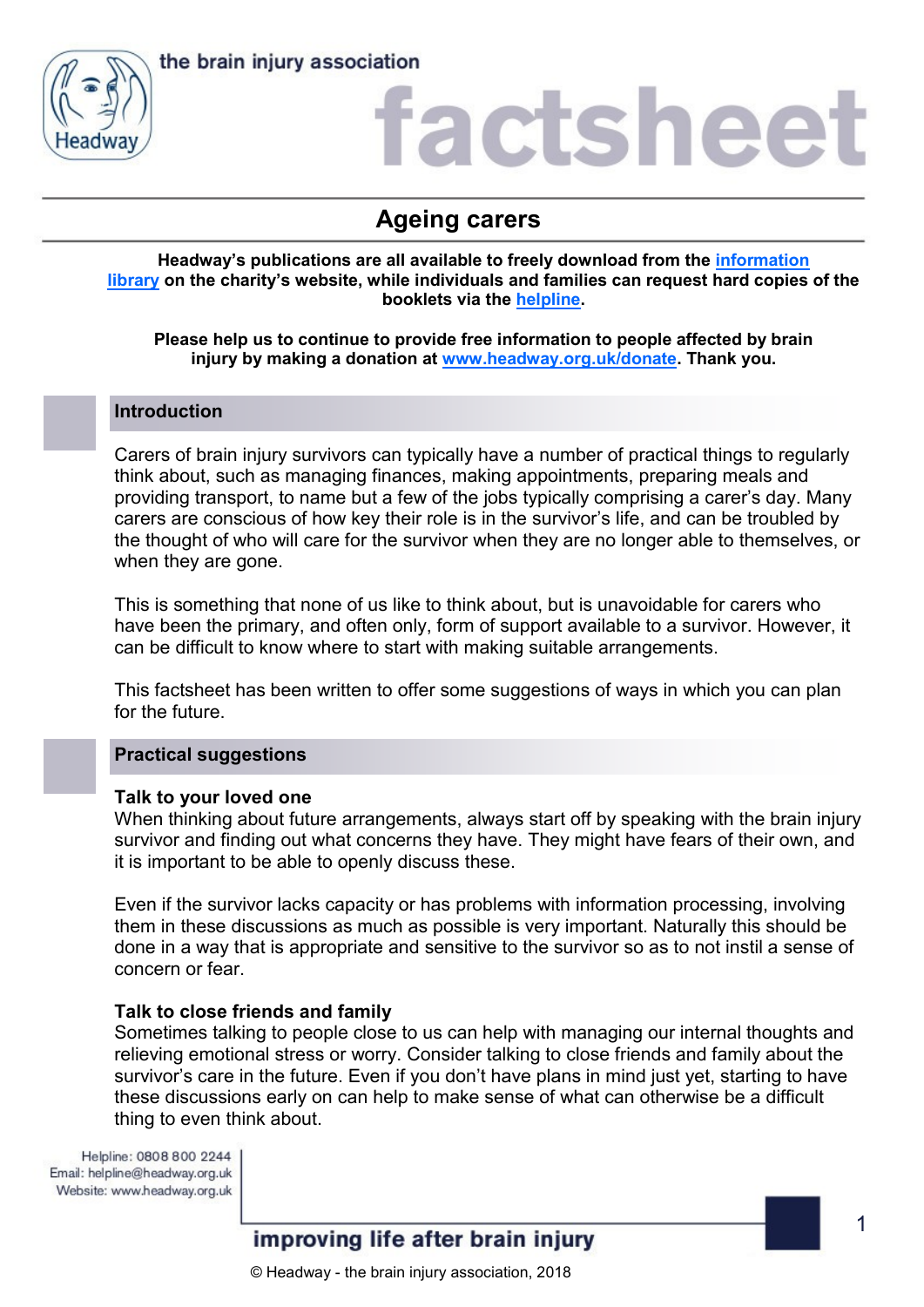



# factsheet

#### **Make informal arrangements**

Talk to family and friends about unofficial ways in which they can help out in the future. Consider making informal arrangements, for instance you could ask family members and close friends to each commit to ringing or taking the survivor out on one day a month.

#### **Consider who will take over deputyship**

If you are acting as a deputy for the survivor, meaning you are legally responsible for making decisions in their best interests, start thinking about who you would trust to act as a deputy in the future. This is a big responsibility, and it is important to carefully select someone that you trust.

If there is someone who you feel would be reliable with this responsibility, start having this discussion with them and see how they feel about it. You should also guide them to the UK government website [\(www.gov.uk\)](http://www.gov.uk) to find out what being a deputy would entail and the steps they would need to take to apply for deputyship in the future.

More information about deputyship is available in the Headway booklet *[Mental capacity:](https://www.headway.org.uk/media/4108/mental-capacity-supporting-decision-making-after-brain-injury-e-booklet.pdf)  [supporting decision making after brain injury.](https://www.headway.org.uk/media/4108/mental-capacity-supporting-decision-making-after-brain-injury-e-booklet.pdf)* 

#### **Write a will**

Make sure that you have a will in place. Writing a will ensures that your wishes regarding passing assets (money, property) are guaranteed to be fulfilled and your loved one is provided for in the future.

Legal advice should always be sought when writing a will, particularly when leaving money to someone who is dependent. More information on writing a will is available on the UK government website at [www.gov.uk/make-will.](http://www.gov.uk/make-will)

Headway offers a free will writing service via its *Friends of Headway* scheme; for more information on this visit [www.headway.org.uk/donate/a-gift-in-your-will.](https://www.headway.org.uk/donate/a-gift-in-your-will/) 

#### **Inform other services**

If the survivor is vulnerable, inform your local social services team and police. They may be able to make arrangements to ensure the safety of your loved one, for instance if they need assistance while out and about.

You should also consider applying for a Brain Injury Identity Card to help with these situations. For more information on the ID card, visit [www.headway.org.uk/idcard.](http://www.headway.org.uk/idcard)

#### **Other sources of support and advice**

Your local Citizens Advice would be a good place to start when seeking general advice on making practical future arrangements. You could also contact the Headway helpline for

Helpline: 0808 800 2244 Email: helpline@headway.org.uk Website: www.headway.org.uk

improving life after brain injury